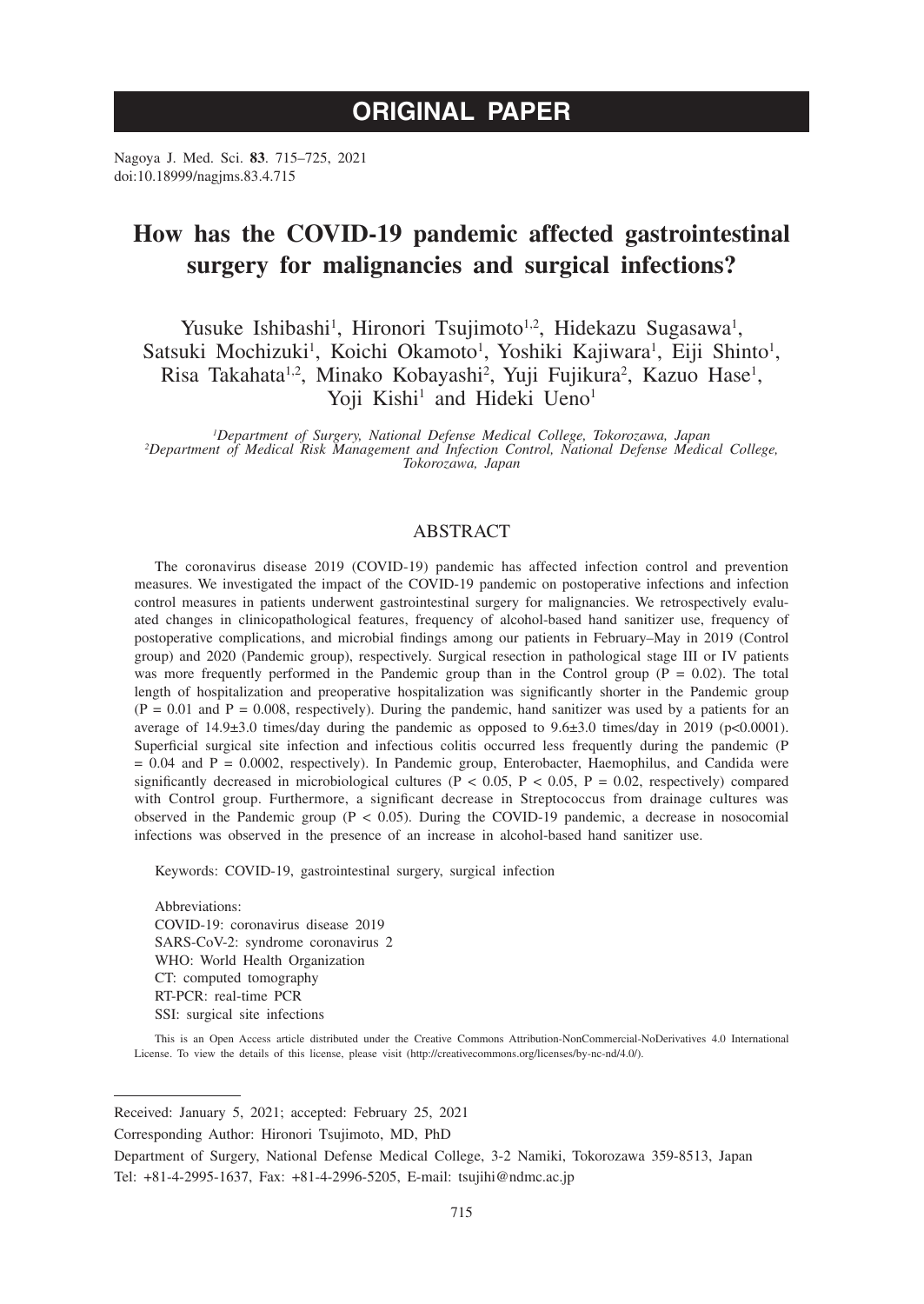## INTRODUCTION

The first outbreak of coronavirus disease 2019 (COVID-19) was officially reported in Wuhan, China in December 2019. The disease is due to the virus referred to as severe acute respiratory syndrome coronavirus 2 (SARS-CoV-2), according to the World Health Organization (WHO).<sup>1</sup> In Japan, the strategy to control COVID-19 has included proper hand hygiene, the use of face masks, and social distancing, which have all been reported to be useful in the control and prevention of  $COVID-19<sup>2-4</sup>$  Health care workers should protect themselves and the patients from potentially infectious body fluids by complying with these infection control measures.<sup>5</sup> These measures have already been demonstrated to reduce transmission of bacteria, leading to a reduction in nosocomial infections. $6,7$  During the ongoing COVID-19 pandemic, the awareness of the significance of infection control is dramatically increasing worldwide, especially among health care workers.

It is necessary to secure sufficient medical equipment and human resources to successfully fight COVID-19. To achieve this, surgery should be triaged so that surgery for benign diseases and early-stage cancers may be postponed. Thus, the COVID-19 pandemic has had a wide impact not only on the type and number of operations, but also on infection control in gastrointestinal wards.

We hypothesized that increased infection control and/or changes in surgical triaging during the COVID-19 pandemic might affect the number and type of postoperative infections. In the present study, we retrospectively investigated the changes occurring during the COVID-19 pandemic in our gastrointestinal surgery unit.

# **METHODS**

## *Study design and setting*

This single center study used a retrospective design and was performed in the National Defense Medical College (Tokorozawa, Saitama, Japan). Written informed consent was obtained from all study participants. The Institutional Review Board of the National Defense Medical College Hospital approved the study protocol, and the study was performed in accordance with the Declaration of Helsinki.

#### *Patients*

A total of 113 patients who underwent surgical resection for gastrointestinal cancers at our department from February, when we accepted the first patient of COVID-19, to May 2020 were included in this study (Pandemic group). One hundred six patients who underwent surgical resection from February to May 2019 served as controls (Control group).

Clinical staging was determined preoperatively using computed tomography (CT), positron emission tomography, and endoscopy. The tumor–node–metastasis criteria from the  $8<sup>th</sup>$  edition of the UICC Classification for tumor staging were used.<sup>8</sup>

In this study, the eligibility criteria were as follows: (i) open or laparoscopic gastrointestinal resection (ii) being out of hospital by July 1, 2020 (iii) written informed consent available. We obtained data on pathological findings, demographics, surgical procedures, and on any postoperative complications or results of microbial culture tests from our hospital database. Using clinical findings and results of laboratory and other tests, postoperative complications defined as > Grade II in the Clavien–Dindo classification system.<sup>9</sup> Microbial culture tests were performed when the physicians considered these to be clinically necessary. The result "Normal flora" was treated as a negative microbial culture.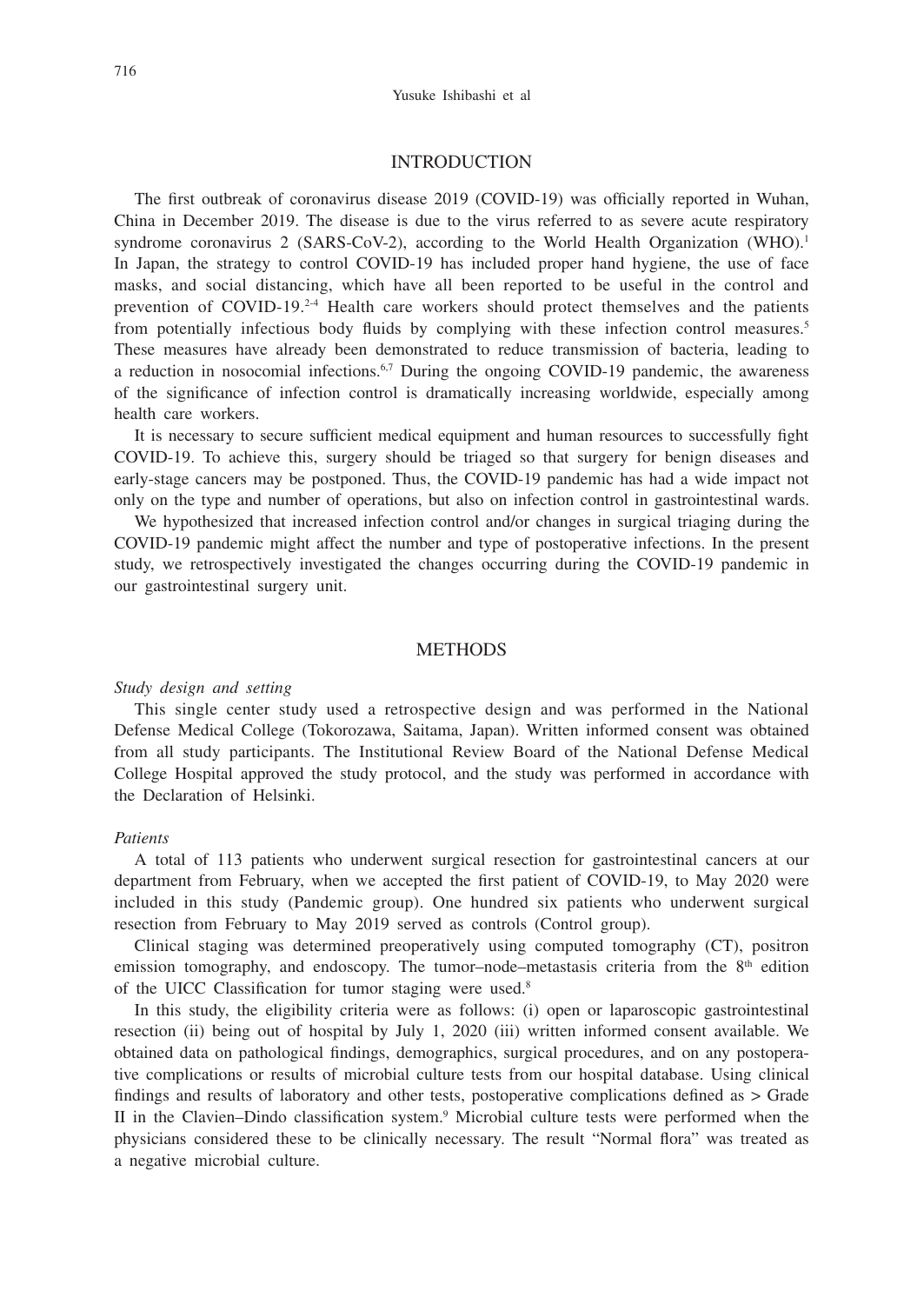#### *Infection control and prevention measures during the pandemic of COVID-19*

In the period of the COVID-19 pandemic, all patients underwent a preoperative COVID-19 screening in our hospital one week before surgery, including chest CT and real-time PCR (RT-PCR) for the detection of SARS-CoV-2.

As the infection controls, both medical workers and patients were strictly required to use alcohol-based hand sanitizer in the hospital and wear a surgical mask if possible. In 2019, the patients were not encouraged to use hand sanitizer, although hand sanitizer was put in front of the patient's room. After pandemic, patients were educated to use of hand sanitizer at the timing of in and out of the patient's room, surgical ward, and the hospital. Furthermore, they were advised to avoid situations that could cause infectious clusters, such as closed spaces, crowded areas, and close-contact settings.

## *Evaluation of the frequency of hand sanitizer usage*

Purell Instant Hand Sanitizer (Gojo Industries, Inc, Akron, Ohio) was used in our surgical ward. The in-vitro antibacterial and antifungal efficacy of the sanitizer was certificated by BioScience Laboratories, Inc. (Bozeman, Mont).<sup>10</sup> About 1.3 mL gel liquid come out at one push, and the frequency of hand sanitizer use per patient per day was calculated as follows; total amount of hand sanitizer reduction per day divided by the number of inpatients and amount of hand sanitizer per push. Division of Infection Control in our hospital monitor the hand sanitizer use in all ward of our hospital as the part of activities for preventing any infectious disease before 2019, not limited to COVID-19.

#### *Statistical analysis*

Using the Mann–Whitney U-test,  $\chi^2$  test, or paired t test as appropriate, we evaluated the changes in clinicopathological features, hand sanitizer use, postoperative complications, and microbial findings between the Control and the Pandemic groups. In this study, all probability (P) values < 0.05 were considered statistically significant. All statistical analyses were performed using JMP Pro 14.0 software (SAS Institute Inc., Cary, NC).

#### RESULTS

No decrease was observed in the number of surgeries during the COVID-19 pandemic (106 vs. 113 patients). None of the patients screened for COVID-19 were positive, and all patients underwent surgical resection as scheduled. The clinicopathological findings are depicted in Table 1. There were no differences in sex, age, cancer site, surgical procedure, operation time, and the estimated intraoperative bleeding between the two groups. We found that surgical resection in pathological stage III or IV patients was more frequently performed in the Pandemic group than in the Control group ( $P = 0.02$ ). In addition, the length of total and preoperative hospitalization was significantly shorter in the Pandemic group than in the Control group ( $P = 0.01$  and  $P =$ 0.008, respectively).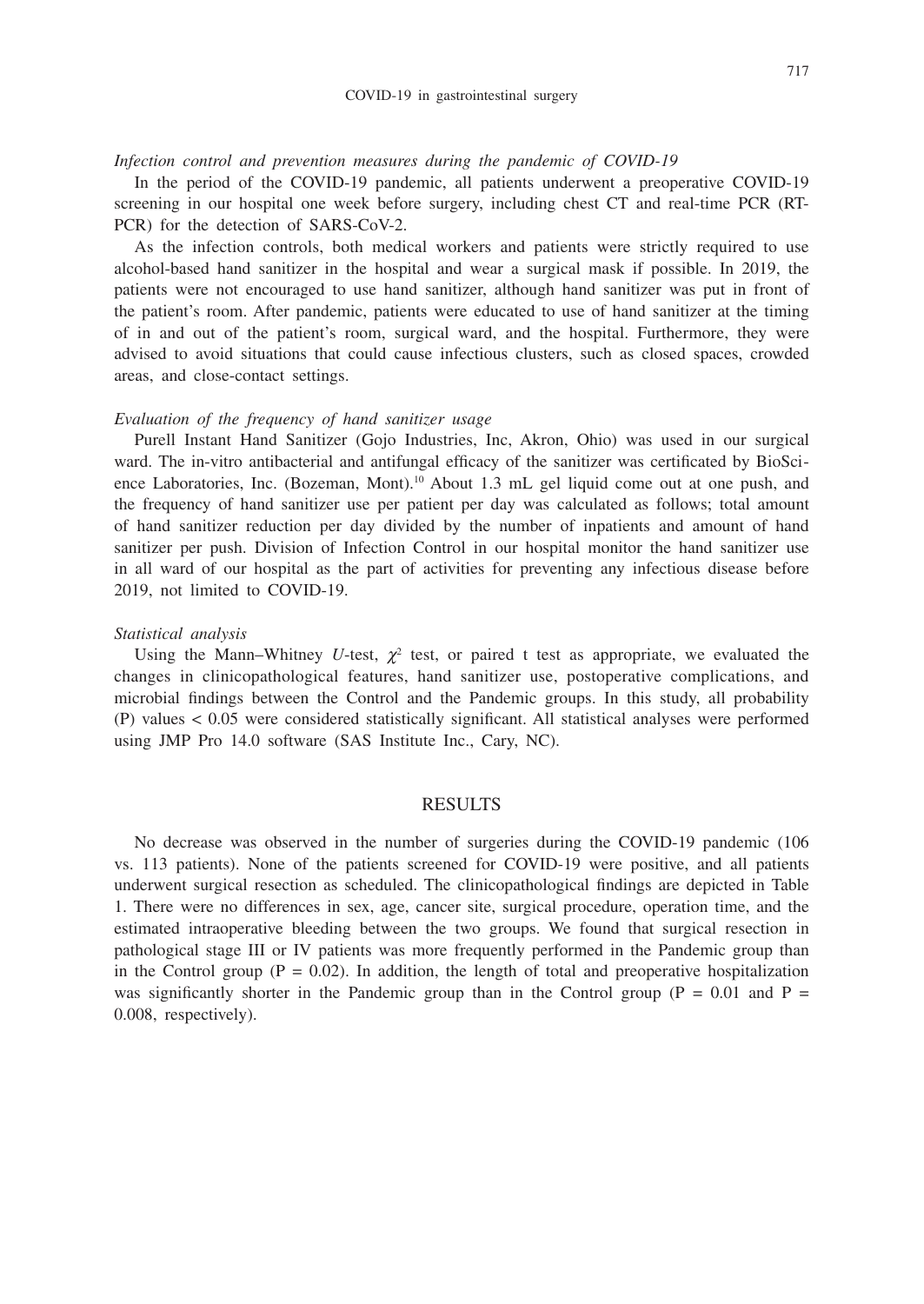|                                         |               | Total            |        | Control          |        | Pandemic         |        |            |
|-----------------------------------------|---------------|------------------|--------|------------------|--------|------------------|--------|------------|
| Variable                                |               | $n = 219$        | $(\%)$ | $n = 106$        | $(\%)$ | $n = 113$        | $(\%)$ | $P$ -value |
| Age                                     | <70           | 104              | 47.4   | 51               | 48.1   | 53               | 46.9   | 0.892      |
|                                         | $\geq 70$     | 115              | 52.5   | 55               | 51.8   | 60               | 53.1   |            |
| <b>Sex</b>                              | Male          | 132              | 60.2   | 63               | 59.4   | 69               | 61.0   | 0.890      |
|                                         | Female        | 87               | 39.7   | 43               | 40.5   | 44               | 38.9   |            |
| Cancer site                             | Colorectal    | 151              | 68.9   | 72               | 67.9   | 79               | 69.9   | 0.489      |
|                                         | Gastric       | 50               | 22.8   | 27               | 25.4   | 23               | 20.3   |            |
|                                         | Esophageal    | 15               | 6.8    | 5                | 4.7    | 10               | 8.8    |            |
|                                         | EGJ           | 3                | 1      | $\overline{2}$   | 1.8    | 1                | 0.8    |            |
| Pathological                            | I/II          | 127              | 57.9   | 70               | 66.0   | 57               | 50.4   | 0.020      |
| stage                                   | <b>III/IV</b> | 92               | 42.0   | 36               | 33.9   | 56               | 49.5   |            |
| Operation                               | Open          | 91               | 41.7   | 67               | 63.2   | 60               | 53.5   | 0.170      |
| procedure                               | Laparoscopy   | 127              | 58.2   | 39               | 36.7   | 52               | 46.4   |            |
| Operation time                          |               | $272.0 \pm 7.1$  |        | $272.6 \pm 10.2$ |        | $271.6 \pm 9.9$  |        | 0.944      |
| Bleeding                                |               | $231.5 \pm 28.8$ |        | $225.2 + 41.4$   |        | $237.5 \pm 40.3$ |        | 0.831      |
| Total<br>hospitalization<br>days        |               | $19.2 \pm 0.8$   |        | $21.3 \pm 1.1$   |        | $17.1 \pm 1.1$   |        | 0.010      |
| Preoperative<br>hospitalization<br>days |               | $5.1 \pm 0.2$    |        | $5.7 \pm 0.3$    |        | $4.5 \pm 0.3$    |        | 0.008      |

**Table 1** Comparison of clinicopathological features between 2019 and 2020

EGJ: esophagogastric junction

The frequency of alcohol-based hand sanitizer used by the two groups was compared (Figure 1). The frequency of hand sanitizer used in the Pandemic group was significantly higher compared with the Control group in each month; an average of  $14.9 \pm 3.0$  times/patient/day of hand sanitizer were used in the Pandemic group, which was significantly higher than that in the Control group  $(9.6 \pm 3.0 \text{ times/patient/day})$   $(P < 0.0001)$ .



**Fig. 1** Comparison of hand sanitizer use between the Pandemic group and the Control group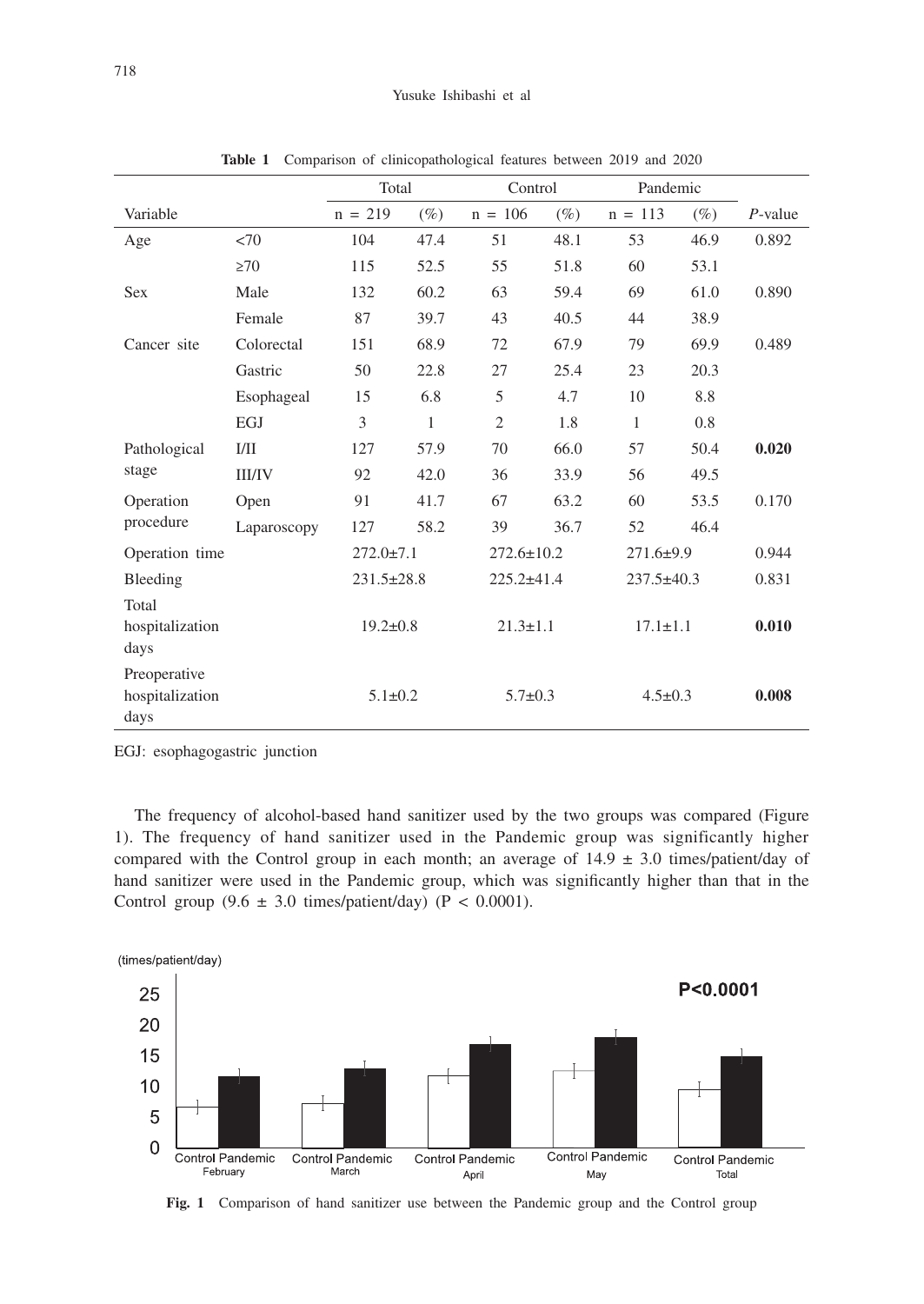An overview of postoperative infectious complications is provided in Figure 2. The numbers of superficial surgical site infections (SSI) and infectious colitis cases were significantly lower in the Pandemic group than in the Control group ( $P = 0.04$  and  $P = 0.0002$ , respectively); however, no differences between the two groups regarding the frequency of anastomotic leakage, pneumonia, and other infectious complications (urinary tract infection, remnant abscess, pancreatic fistula, and biliary fistula were observed.



and the Control group

A total of 60 patients (27.3%) had a positive microbial culture in the blood ( $N = 5$ , 2.2%), drainage fluid (N = 34, 15.4%), urine (N = 21, 9.5%), wound (N = 7, 3.1%), and sputum  $(N = 9, 4.0\%)$  (Figure 3). There was no difference in the number of positive culture tests for drainage fluid, urine, wound discharge, or sputum between the two groups; meanwhile, none of the patients had a positive blood culture in the Pandemic group.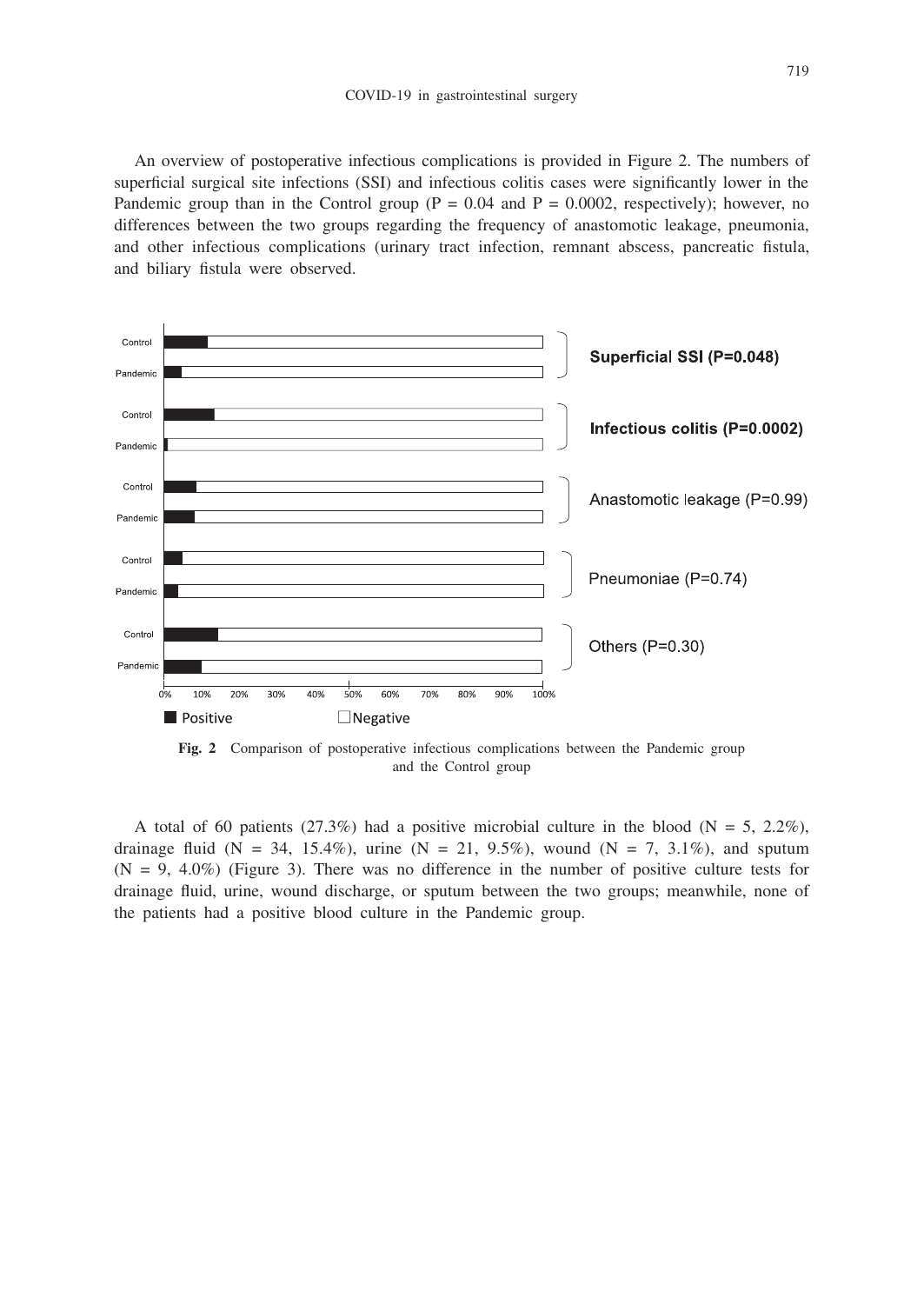#### Yusuke Ishibashi et al



**Fig. 3** Comparison of microbial culture findings between the Pandemic group and the Control group

## *Changes in isolated microbial agents*

The microbial agents isolated in culture are summarized in Table 2. *Enterobacter*, *Haemophilus*, and *Candida* were isolated at a significantly lower frequency in the Pandemic group than in the Control group ( $P < 0.05$ ,  $P < 0.05$ , and  $P = 0.02$ , respectively). The detection rate of *Streptococcus* in drainage fluid was significantly lower in the Pandemic group than in the Control group  $(P < 0.05)$  (Table 3). No significant differences were observed with regard to microbe isolated from urine, wounds, or sputum between the two groups.

| Microbe        | Control $(n=106)$ | Pandemic $(n=113)$ | P-value |
|----------------|-------------------|--------------------|---------|
| Staphylococcus | $11.3\%$ (12)     | $9.7\%$ (11)       | 0.82    |
| Enterobacter   | $11.3\%$ (12)     | $4.42\%$ (5)       | < 0.05  |
| Enterococcus   | $11.3\%$ (12)     | $12.3\%$ (14)      | 0.83    |
| Klebsiella     | $3.77\%$ (4)      | $1.77\%$ (2)       | 0.43    |
| Streptococcus  | $10.38\%$ (11)    | $2.65\%$ (3)       | 0.07    |
| Haemophilus    | $3.77\%$ (4)      | $0\%$ (0)          | < 0.05  |
| Citrobacter    | $0.94\%$ (1)      | $0.88\%$ (1)       | 0.99    |
| Prevotella     | $0.94\%$ (1)      | $0.88\%$ (1)       | 0.99    |
| Candida        | $12.2\%$ (13)     | $3.54\%$ (4)       | 0.02    |
| Serratia       | $1.89\%$ (2)      | $0.88\%$ (1)       | 0.61    |
|                |                   |                    |         |

**Table 2** The changes of bacterial cultures between 2019 and 2020. (In all microbial cultures)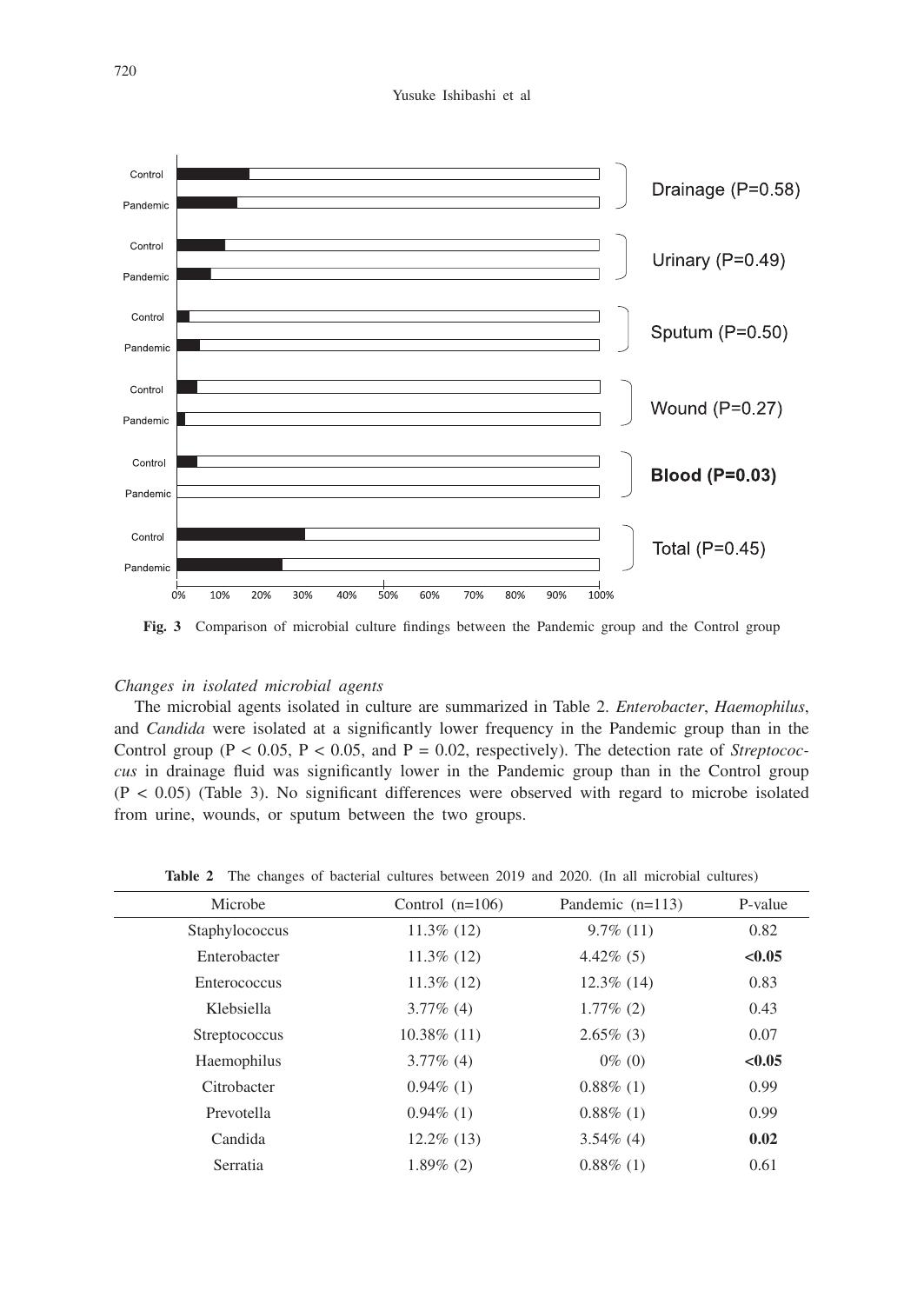| Corynebacterium              | $5.66\%$ (6)  | $9.73\%$ (11) | 0.31 |
|------------------------------|---------------|---------------|------|
| <b>Bacteroides</b>           | $9.43\%$ (10) | $5.31\%$ (6)  | 0.3  |
| Escherichia coli             | $4.75\%$ (5)  | $3.54\%$ (4)  | 0.74 |
| Pseudomonas aeruginosa       | $3.77\%$ (4)  | $4.42\%$ (5)  | 0.99 |
| Stenotrophomonas maltophilia | $1.89\%$ (2)  | $0.88\%$ (1)  | 0.61 |
| <b>Bacillus</b>              | $0.94\%$ (1)  | $0.88\%$ (1)  | 0.99 |
| Anaerococcus prevotii        | $0.94\%$ (1)  | $0\%$ (0)     | 0.48 |
| Eggerthella lenta            | $0.94\%$ (1)  | $0.88\%$ (1)  | 0.99 |
| Micromonas micros            | $0.94\%$ (1)  | $0\%$ (0)     | 0.48 |
| Weeksella                    | $0.94\%$ (1)  | $0\%$ (0)     | 0.48 |
| Acinetobactor                | $0.94\%$ (1)  | $0\%$ (0)     | 0.48 |
| Neisseria                    | $1.89\%$ (2)  | $0.88\%$ (1)  | 0.61 |
| Proteus mirabilis            | $0.94\%$ (1)  | $0\%$ (0)     | 0.48 |
| Capnocytophaga               | $0.94\%$ (1)  | $0\%$ (0)     | 0.48 |
| Clostridium difficile        | $0.94\%$ (1)  | $0\%$ (0)     | 0.48 |
| Eikenella corrodens          | $0.94\%$ (1)  | $0\%$ (0)     | 0.48 |

**Table 3** The changes of bacterial cultures between 2019 and 2020. (In drainage bacterial cultures)

| Bacteria                     | Control $(n=18)$ | Pandemic $(n=16)$ | P-value |
|------------------------------|------------------|-------------------|---------|
| Staphylococcus               | $33.3\%$ (6)     | $18.7\%$ (3)      | 0.44    |
| Enterobacter                 | $11.1\%$ (2)     | $31.2\%$ (5)      | 0.21    |
| Enterococcus                 | $38.8\%$ (7)     | $50\%$ (8)        | 0.73    |
| Klebsiella                   | $11.1\%$ (2)     | $6.2\%$ (1)       | 0.99    |
| Streptococcus                | $38.8\%$ (7)     | $6.2\%$ (1)       | < 0.05  |
| Haemophilus parainfluenzae   | $11.1\%$ (2)     | $0\%$ (0)         | 0.48    |
| Prevotella                   | $5.5\%$ (1)      | $6.2\%$ (1)       | 0.99    |
| Candida                      | $11.1\%$ (2)     | $18.7\%$ (3)      | 0.64    |
| Serratia liquefaciens        | $5.5\%$ (1)      | $0\%$ (0)         | 0.99    |
| Corynebacterium              | $5.5\%$ (1)      | $31.2\%$ (5)      | 0.07    |
| Bacteroides                  | $38.8\%$ (7)     | $18.7\%$ (3)      | 0.27    |
| Escherichia coli             | $11.1\%$ (2)     | $18.7\%$ (3)      | 0.64    |
| Pseudomonas aeruginosa       | $11.1\%$ (2)     | $18.7\%$ (3)      | 0.64    |
| Stenotrophomonas maltophilia | $11.1\%$ (2)     | $0\%$ (0)         | 0.48    |
| <b>Bacillus</b>              | $5.5\%$ (1)      | $0\%$ (0)         | 0.99    |
| Anaerococcus prevotii        | $5.5\%$ (1)      | $0\%$ (0)         | 0.99    |
| Weeksella                    | $5.5\%$ (1)      | $0\% 0$           | 0.99    |
| Neisseria                    | $11.1\%$ (2)     | $0\%$ (0)         | 0.48    |
| Capnocytophaga               | $5.5\%$ (1)      | $0\%$ (0)         | 0.99    |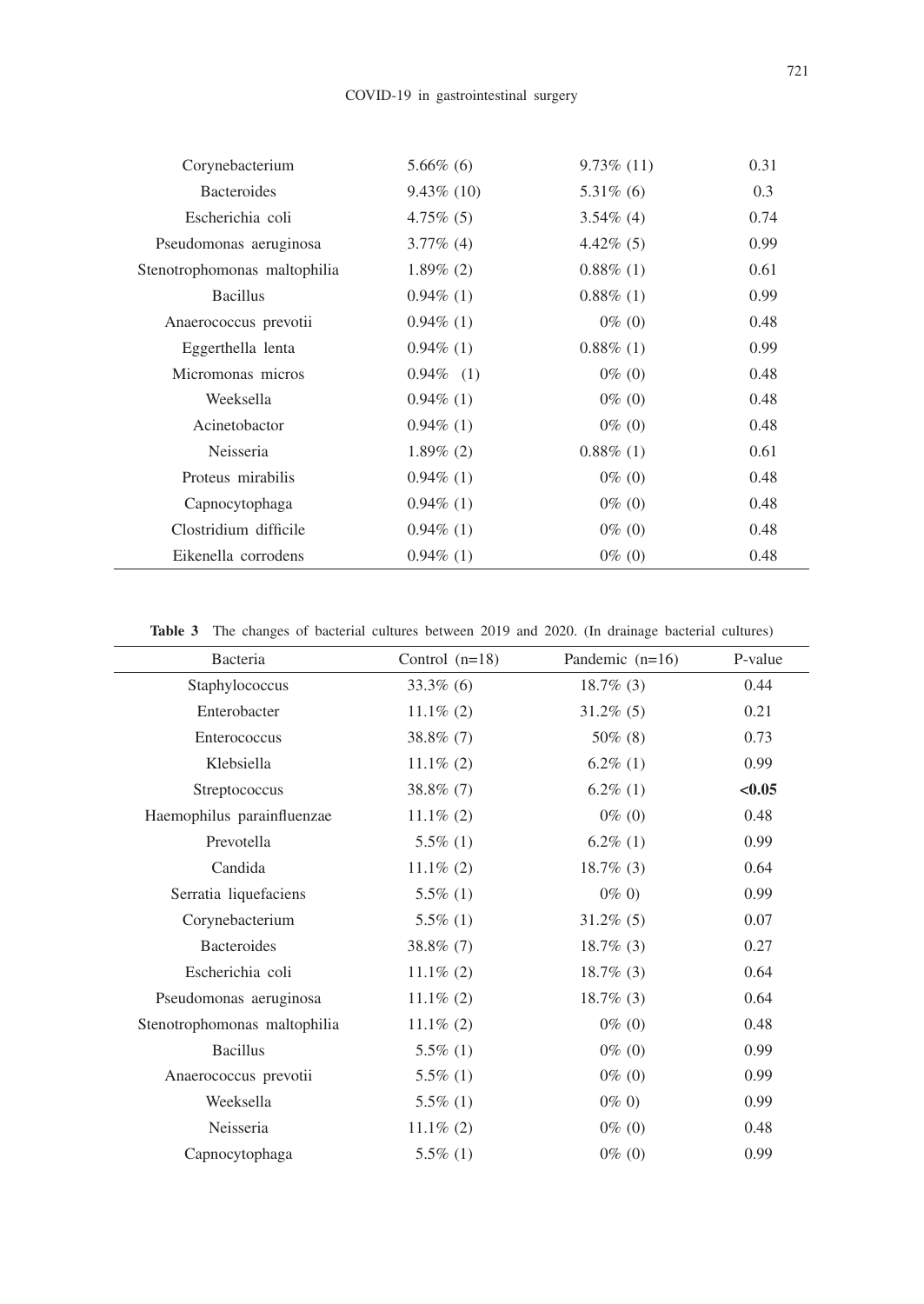| Eikenella<br>corrodens | 50% | )%<br>$\cdot$ | ، ص |
|------------------------|-----|---------------|-----|
|                        |     |               |     |

## **DISCUSSION**

The spread of SARS-CoV-2 is still taking on pandemic proportions, affecting more than 100 countries around the world.11-14 Proper treatment for COVID-19 involves the availability of significant health care resources, such as infrastructure, beds in intensive care units, blood products, and sufficiently educated manpower.15-18 The physicians face a dilemma regarding the rigorous triaging of surgical patients based on careful consideration of disease-related and patient-related factors.19-21 Although patients with more advanced-stage disease more frequently underwent surgical resection in the present study, both preoperative and total hospitalization was significantly shorter in the Pandemic group. These results are quite reasonable given the strain on medical resources in the era of COVID-19.

In the present study, the frequency of alcohol-based hand sanitizer used was significantly higher during the COVID-19 pandemic, supporting a dramatic increase in awareness of infection control and prevention among the health care workers. WHO has stated that hand wash using alcohol of a purity of 60% or higher is important; hence, it does not suffice to just use water and soap to prevent the spread of SARS-CoV-2.22 The pandemic of COVID-19 also affected the frequency of postoperative complications. Interestingly, both the number of superficial SSI and infectious colitis were significantly decreased in the Pandemic group compared with the controls, albeit there were no differences in the frequencies of anastomotic leakage, pneumonia, and other infectious complications between the two groups. Several studies reported that bedside hygiene management was important, contributing to the reduction in superficial SSI cases.<sup>23-25</sup> Furthermore, bedside hygiene is also considered to be effective for reducing cases of infectious colitis, especially the transmission of *Clostridium difficile*, 26-28 because this microbe often may easily be transmitted from patient to patient via the hands of the healthcare workers, resulting in nosocomial infections.29

In the present study, *Enterobacter*, *Haemophilus*, *Streptococcus*, and *Candida* sp. were less frequently isolated in the Pandemic group. Snyder et al highlighted the importance of hand hygiene as a key prevention measure against nosocomial infections and outbreaks of *Candida*. 30 Furthermore, several studies reported that hand hygiene intervention or practice reduced the number of *Haemophilus influenzae*, *Enterobacter*, and *Streptococcus* infections.31-38 The benefit of alcohol-based hand hygiene has been most prominent in the prevention of multi-drug resistant bacteria or *Clostridium difficile*. 39-43 In the present study, only three patients with carbapenemresistant *Enterobacter* infection and one patient with *Clostridium difficile* infection were observed; therefore, we could not investigate the effectiveness of alcohol-based hand hygiene on this type of infections.

Generally, patients with more advanced cancer tend to suffer more from postoperative infectious complications.44 However, the present study demonstrated that patients in the Pandemic group, which comprised more patients with advanced-stage cancers, had less postoperative infectious complications. Thus, we speculated that thorough infection control such as hand hygiene brought about by the COVID-19 pandemic may have resulted in the reduction of postoperative infectious complications.

This study has certain limitations. First, this study was performed at a single center with a relatively small number of patients and used a retrospective design. Second, whether microbial cultures were performed depended on the attending physicians' decision and the criteria for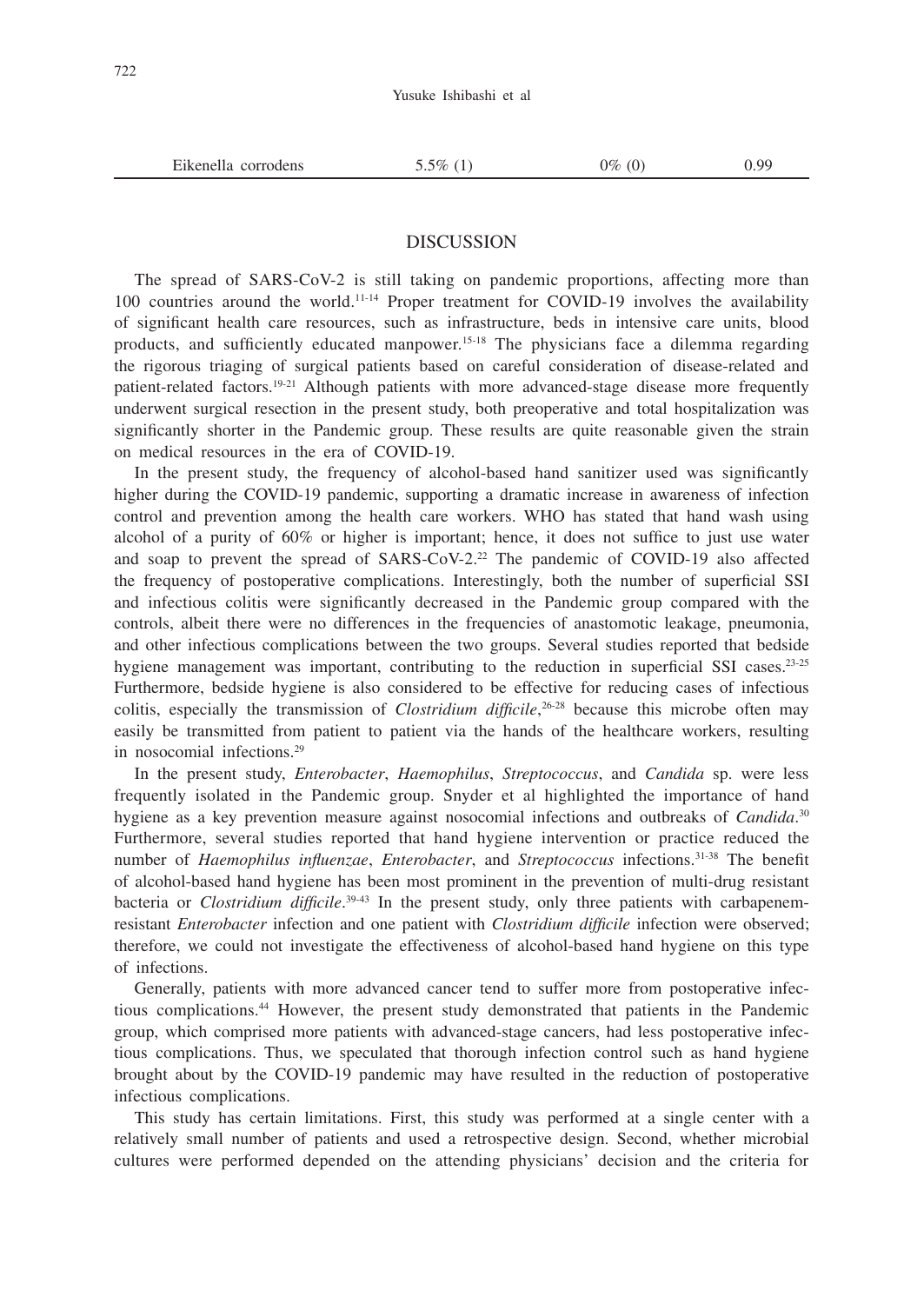culturing patient materials may have differed between 2019 and 2020. Therefore, false-negative patients surely existed in the present study. A more systematic approach to microbial culture screening would be needed to strengthen these results. Third, the hand sanitizer in the present study could be used both patients and hospital workers. Therefore, it is unclear whether the increased number of usages by the patients or hospital workers had much impact on the results of the present study. Finally, whether the effect of the elevated alcohol-based hand sanitizer use or other standard precautions, such as wearing a mask and social distancing, contributed to the present results remains unknown. The association between these factors and postoperative complications and microbial cultures should be investigated independently in the future study.

In conclusion, although the pandemic of COVID-19 has taken a toll on public health worldwide, it might have had a positive impact on gastrointestinal surgery and surgical infections, such as the raised awareness of infection control in healthcare staffs, shorter length of hospitalization, and reduced infectious complications.

# CONFLICT OF INTEREST/DISCLOSURE

The authors declare no conflict of interest.

## FUNDING/SUPPORT

No funding was received for this work.

#### ACKNOWLEDGMENTS

The authors thank the staffs of Medical Risk Management and Infection Control for data collection.

#### **REFERENCES**

- 1 Huang C, Wang Y, Li X, et al. Clinical features of patients infected with 2019 novel coronavirus in Wuhan, China. *Lancet*. 2020;395(10223):497–506.
- 2 Jordan V. Cochrane Corner: Coronavirus (COVID-19): infection control and prevention measures. *J Prim Health Care*. 2020;12(1):96–97.
- 3 Feng S, Shen C, Xia N, Song W, Fan M, Cowling BJ. Rational use of face masks in the COVID-19 pandemic. *Lancet Respir Med*. 2020;8(5):434–436.
- 4 Greenhalgh T, Schmid MB, Czypionka T, Bassler D, Gruer L. Face masks for the public during the covid-19 crisis. *BMJ*. 2020;369:m1435.
- 5 Santana SL, Furtado GH, Coutinho AP, Medeiros EA. Assessment of healthcare professionals' adherence to hand hygiene after alcohol-based hand rub introduction at an intensive care unit in Sao Paulo, Brazil. *Infect Control Hosp Epidemiol*. 2007;28(3):365–367.
- 6 Derde LPG, Cooper BS, Goossens H, et al. Interventions to reduce colonisation and transmission of antimicrobial-resistant bacteria in intensive care units: an interrupted time series study and cluster randomised trial. *Lancet Infect Dis*. 2014;14(1):31–39.
- 7 Sugawara G, Yokoyama Y, Ebata T, et al. Postoperative infectious complications caused by multidrugresistant pathogens in patients undergoing major hepatectomy with extrahepatic bile duct resection. *Surgery*. 2020;167(6):950–956.
- 8 Brierley J, Gospodarowicz M, Wittekind C. *TNM classification of malignant tumours*. 8th ed. 2016;Wiley-Blackwell.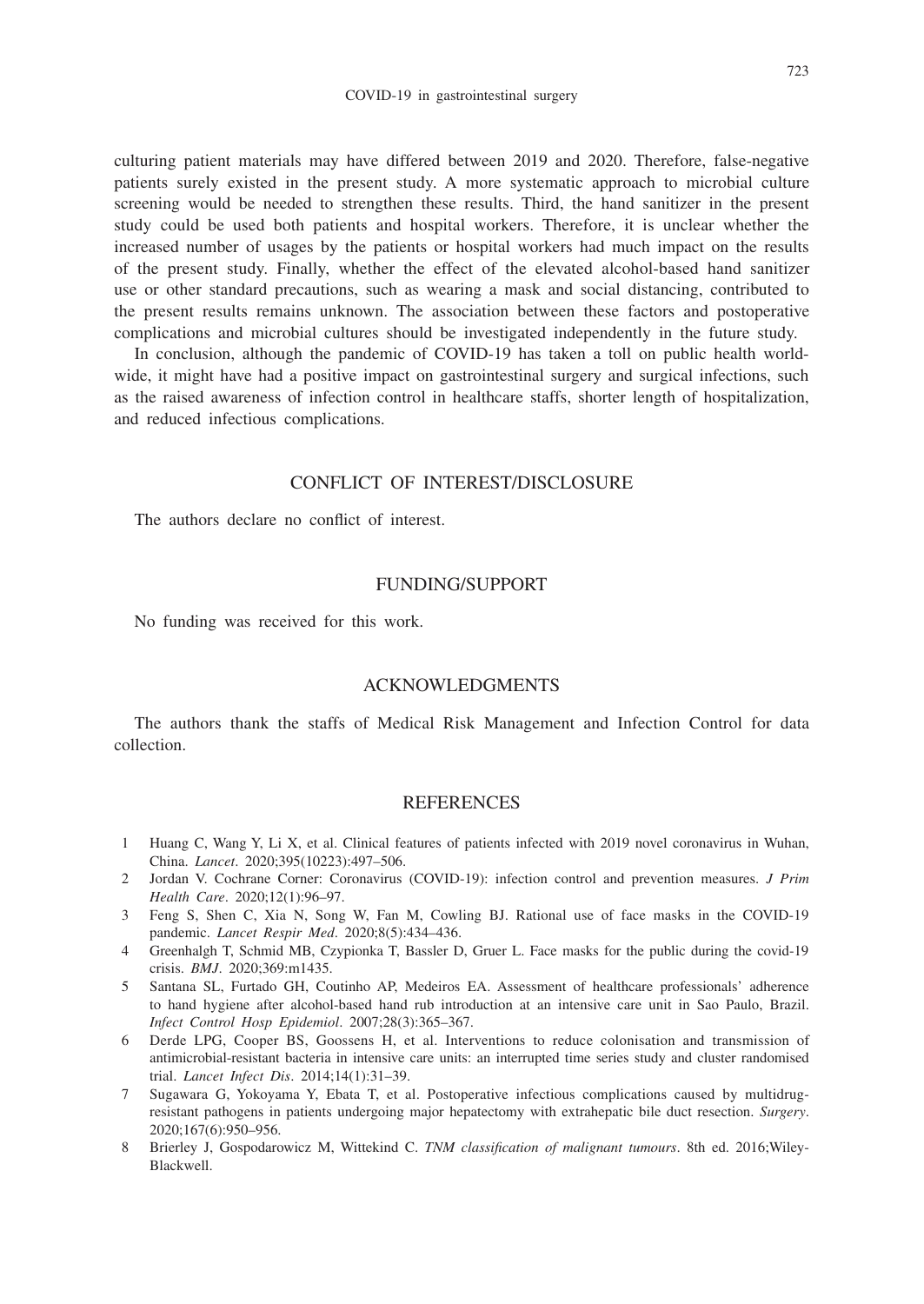#### Yusuke Ishibashi et al

- 9 Dindo D, Demartines N, Clavien PA. Classification of surgical complications: a new proposal with evaluation in a cohort of 6336 patients and results of a survey. *Ann Surg*. 2004;240(2):205–213.
- 10 Fendler EJ, Ali Y, Hammond BS, Lyons MK, Kelley MB, Vowell NA. The impact of alcohol hand sanitizer use on infection rates in an extended care facility. *Am J Infect Control*. 2002;30(4):226–233.
- 11 Callaway E. Labs rush to study coronavirus in transgenic animals some are in short supply. *Nature*. 2020;579(7798):183.
- 12 Cucinotta D, Vanelli M. WHO declares COVID-19 a pandemic. *Acta Biomed*. 2020;91(1):157–160.
- 13 Gates B. Responding to Covid-19 a once-in-a-century pandemic? *N Engl J Med*. 2020;382(18):1677–1679.
- 14 Spinelli A, Pellino G. COVID-19 pandemic: perspectives on an unfolding crisis. *Br J Surg*. 2020;107(7):785– 787.
- 15 Remuzzi A, Remuzzi G. COVID-19 and Italy: what next? *Lancet*. 2020;395(10231):1225–1228.
- 16 Xie J, Tong Z, Guan X, Du B, Qiu H, Slutsky AS. Critical care crisis and some recommendations during the COVID-19 epidemic in China. *Intensive Care Med*. 2020;46(5):837–840.
- 17 Chopra V, Toner E, Waldhorn R, Washer L. How should U.S. hospitals prepare for Coronavirus Disease 2019 (COVID-19)? *Ann Intern Med*. 2020;172(9):621–622.
- 18 Meares HD, Jones MP. When a system breaks: queueing theory model of intensive care bed needs during the COVID-19 pandemic. *Med J Aust*. 2020;212(10):470–471.
- 19 Brindle ME, Doherty G, Lillemoe K, Gawande A. Approaching surgical triage during the COVID-19 pandemic. *Ann Surg*. 2020;272(2):e40–e42. doi:10.1097/SLA.0000000000003992.
- 20 Tuech JJ, Gangloff A, Di Fiore F, et al. Strategy for the practice of digestive and oncological surgery during the Covid-19 epidemic. *J Visc Surg*. 2020;157(3S1):S7–S12.
- 21 Aj B, C B, T A, et al. International surgical guidance for COVID-19: validation using an international Delphi process - cross-sectional study. *Int J Surg*. 2020;79:309–316.
- 22 Wilder-Smith A, Chiew CJ, Lee VJ. Can we contain the COVID-19 outbreak with the same measures as for SARS? *Lancet Infect Dis*. 2020;20(5):e102–e107. doi:10.1016/S1473-3099(20)30129-8.
- 23 Dibley MJ, Van Nho V, Archibald L, Jarvis WR, Sohn AH. Reduction in surgical site infections in neurosurgical patients associated with a bedside hand hygiene program in Vietnam. *Infect Control Hosp Epidemiol*. 2007;28(5):583–588.
- 24 Allegranzi B, Pittet D. Role of hand hygiene in healthcare-associated infection prevention. *J Hosp Infect*. 2009;73(4):305–315.
- 25 Harrington P. Prevention of surgical site infection. *Nurs Stand*. 2014;28(48):50–58.
- 26 Edmonds SL, Zapka C, Kasper D, et al. Effectiveness of hand hygiene for removal of Clostridium difficile spores from hands. *Infect Control Hosp Epidemiol*. 2013;34(3):302–305.
- 27 Zellmer C, Blakney R, Van Hoof S, Safdar N. Impact of sink location on hand hygiene compliance for Clostridium difficile infection. *Am J Infect Control*. 2015;43(4):387–389.
- 28 Jabbar U, Leischner J, Kasper D, et al. Effectiveness of alcohol-based hand rubs for removal of Clostridium difficile spores from hands. *Infect Control Hosp Epidemiol*. 2010;31(6):565–570.
- 29 Sasahara T, Ae R, Watanabe M, et al. Contamination of healthcare workers' hands with bacterial spores. *J Infect Chemother*. 2016;22(8):521–525.
- 30 Snyder GM, Wright SB. The epidemiology and prevention of candida auris. *Curr Infect Dis Rep*. 2019;21(6):19.
- 31 Adesanya OA, Chiao C. A multilevel analysis of lifestyle variations in symptoms of acute respiratory infection among young children under five in Nigeria. *BMC Public Health*. 2016;16:880.
- 32 Eckmanns T, Rath A, Ruden H, Gastmeier P, Daschner F. Outbreak of enterobacter cloacae related to understaffing, overcrowding, and poor hygiene practices. *Infect Control Hosp Epidemiol*. 2000;21(5):305–307; author reply 307–308.
- 33 Greene CM, Van Beneden CA, Javadi M, et al. Cluster of deaths from group A streptococcus in a long-term care facility--Georgia, 2001. *Am J Infect Control*. 2005;33(2):108–113.
- 34 Hashim S, Ayub ZN, Mohamed Z, et al. The prevalence and preventive measures of the respiratory illness among Malaysian pilgrims in 2013 Hajj season. *J Travel Med*. 2016;23(2):tav019.
- 35 Little P, Stuart B, Hobbs FD, et al. An internet-delivered handwashing intervention to modify influenzalike illness and respiratory infection transmission (PRIMIT): a primary care randomised trial. *Lancet*. 2015;386(10004):1631–1639.
- 36 Liu M, Ou J, Zhang L, et al. Protective effect of hand-washing and good hygienic habits against seasonal influenza: a case-control study. *Medicine (Baltimore)*. 2016;95(11):e3046. doi:10.1097/MD.0000000000003046.
- 37 Torner N, Soldevila N, Garcia JJ, et al. Effectiveness of non-pharmaceutical measures in preventing pediatric influenza: a case-control study. *BMC Public Health*. 2015;15:543.